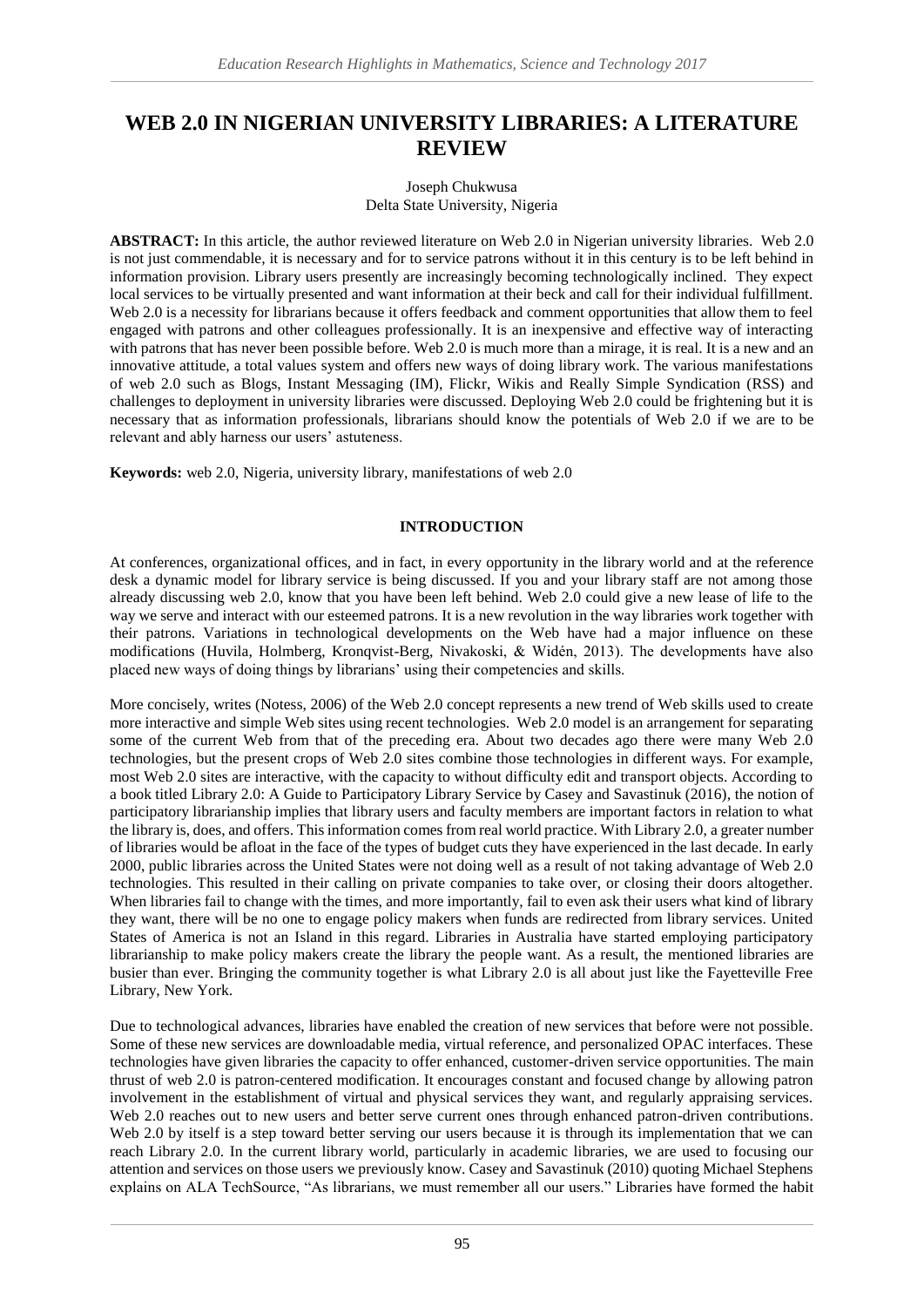of providing the same services and programmes to the same users and are at ease with our provisions and remain unchanged. Stephens believed when thinking about this new model for library service, that "Library 2.0 will be a meeting place, online or in the physical world, where library users' needs will be satisfied through information, entertainment, and the ability to create own information resources thereby contributing to the ocean of content out there."

In what is Web 2.0? O'Reilly (2005) discussed the harnessing of the collective intelligence of everyone who uses a product or service. In a virtual environment, this takes the form of user-crafted social networks, feedback and user evaluations. Sites such as Facebook, Amazon, Twitter, Flickr, and MySpace rely on high levels of user involvement to increase the value of the product and service (Imran, 2011). Other ways to involve patrons and introduce new content to them are through Blogs and wiki. Casey and Savastinuk (2010) asserted that in Philadelphia, Temple University Library employs blog to provide a place for "news update, events, and chatting." Ann Arbor District Library (AADL), MI, went a step further and turned its Web page into a blog (a chance to form user community and also quickly respond to feedback). In Saint Joseph County Public Library in South Bend, IN, the resourceful librarians used open source wiki software to create a successful subject guide that facilitates patron opinion and feedback.

Web 2.0 provides library clienteles participation in the services libraries offer and the manner they are used and they will be able to employ library services to their own needs and advantage. In fact, the use of Web 2.0 applications in libraries has increased. This is due to the fact that they are easy to use, intuitive, and enable the direct and speedy online publication as well as dissemination of user content (Schneckenberg, 2009). Basing their argument on Clausen (1999), Chua and Goh (2010) highlighted four activities of the library to include information acquisition, dissemination, organization and information sharing with relevant web 2.0 tools.

To increase your library's visibility, appeal and worth, consider implementing customizable web 2.0 services. Imran (2011) indicated that web 2.0 model put together our users' knowledge and uses it to enhance and advance library services. User remarks, tags, and evaluations feed user-created content back into these web sites and this creates a more informative product for successive users. In the course of creating customizable services you should also consider user privacy. Libraries and their librarians should be wary of protecting users' privacy with technology-based services as they are with traditional, physical library services. Some ways through which privacy could be preserved, includes allowing anonymous comments, remarks and tagging within the catalog. For example, library patrons should not be told to identify themselves publicly before they are allowed in online services.

Your library could already be amongst those offering some services that can be termed Library 2.0, if your library combines Library 2.0 options with an outline for constant modification and patrons' input included into other procedures within your library (Ata-ur-Rehman & Shafique, 2011). Due to the fact that every library has a different starting point, the essentials of the Library 2.0 model will be different for each library as system. You will be able know how library 2.0 model will work for your library through cooperation between community of users (Imran, 2011).

## **Web 2.0 and some of its Manifestations (Typology)**

Bower (2015) and Imran (2011) made a brief explanation of few Web 2.0 applications below:

- Blog or Web Log is a major application of Web 2.0. Adomi (2011) described weblog as a certain type of website where the information is presented in a persistent sequence of dated entries (it is also called an online diary). It can be created by an author and supported by a community of authors. Blogs has the characteristics of having brief entries but presented in reverse order and chronological. In terms of update, the webpage can be updated anytime – hourly, daily, weekly or monthly as required (Kejewski, 2007) and some blogs permits visitors to add remarks/comments to the records (Morris & Allen, 2008). The blogs are types of publication (Maness, 2006) and the process of publication of the ideas on the web and to get the comments from other users of web is called blogging. Clyde (2004) observed that blogs though dating back late 1990s is a one-click process of publishing posts and is a recent Internet occurrence. Some libraries the world over are using blogs for ease of information dissemination to defined patrons. According to Clyde (2004) blogs are the fastest emergent means of information dissemination when compared with the World Wide Web. Blogs can be formed as a single-person work but some are created and published as joint effort.
- Instant messaging is a form of text-based actual communication on the Internet that has already been accepted with enthusiasm by the library community. Instant messaging permits users to retain a list of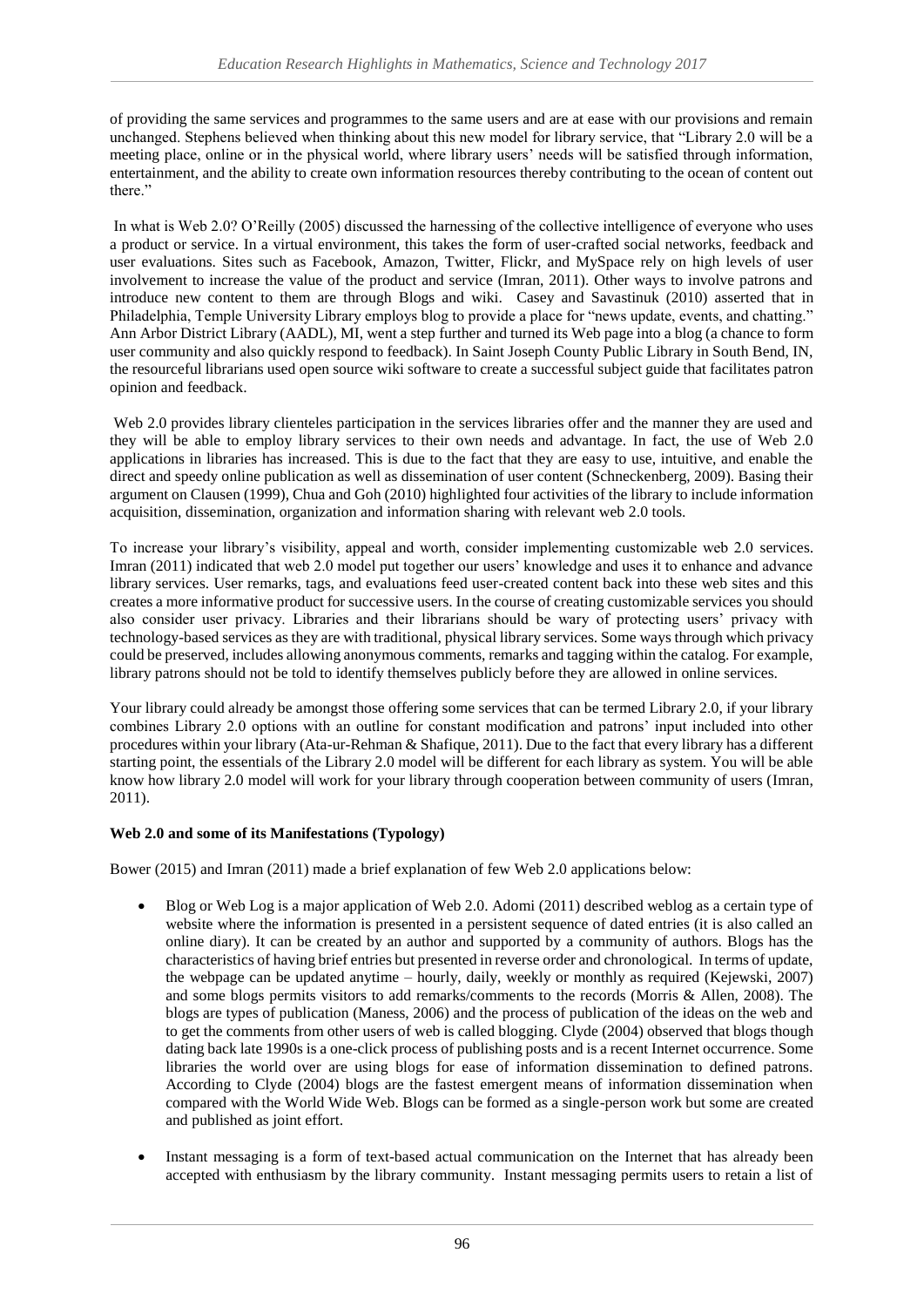individuals that they intend to network with. Mannes (2006) noted that Instant Messaging (IM) allows actual text communication amongst persons and that libraries have started using it to provide "chat reference" services, where patrons can talk with librarians just as in a face-to-face reference situation. Messages can be sent to any of the individuals in your list that is sometimes called a buddy list or contact list, in as much as that individual is connected. The moment a message is sent or in sending a message, it opens up a small window where you and your friend at the other end can type in messages that both of you can comprehend. IM involves the use of a client programme that connects with an IM service and differs from e-mail because conversations are in real time. A majority of services provides a "presence information feature", showing whether persons on one's list of contacts are currently online and also available for discussion. IM is an indispensable device which may help librarians to provide library services. Maness (2006) claimed that IM was initially Web 1.0 application because it often requires the downloading of software but now, IM can be classified as Web 2.0 application because IM is accessible through browsers from most of service providers like MSN, Google Talk, etc. IM is very much in use for online reference services in libraries. 'Ask a librarian service' is provided by instant messengers all over the world. For example, a study of top 100 university libraries revealed that IM features have extensively been used in libraries to provide quick online reference services using IM technology (Harinarayana, 2010). IM, noted Currie (2010) can be utilized to offer virtual reference services by engaging staff at public desks during night shift and through weekends when the library is closed for other services.

- Wikis, like email has revolutionized cooperation within enterprise in terms of communications. Wikis allow several users to create, revise and connect multi-page websites using their web browser, and instructors and students use this to generate collaborative information sources and for project terminals (Bower, 2015). A Wiki is an additional example of collective creative effort. Numerous patrons the world over can build information sources via this application. An example of this kind of collaborative work is the Wikipedia. Through the wiki service, a library can permit social collaboration between librarians and patrons, by making the study group room virtual (Maness, 2006). Patrons in libraries can help generate files and organize tutorials with Wikis which are the combination of many other technologies like tagging, messaging and blogging (Maness, 2006). Wikis could be employed in information and document management, project management, planning, conferences, directories, and many more. Wikis are simple to use without exceptional preparation or adequate practical expertise. Bower (2015) reported in his study that 33% of institutions are already employing wikis and projected that another 32% are strategizing to do so without further delay.
- Another Web 2.0 technology which enables patrons to bring updates and feeds from other websites is called Really Simple Syndication (RSS) or Rich Site Summary. A very simple instrument that is used to get the newest stories, keep news groups informed and latest information in magazines and journals. According to Obasola and Mamudu (2015) RSS can be used for current awareness services where patrons receive signals on newly acquired resources and services provided by the library. It is an arrangement for providing repeatedly, changing network content. In many news websites and weblogs, online publishers provide their content as an RSS Feed to any person that has interest. It resolves issues for people who constantly use the web and permits you to without difficulty stay connected and up-to-date by retrieving the current content from the sites you desire. Advantages for using this too are that your time is saved by not visiting each website separately and your privacy is also ensured. RSS feeds abound in many types of web sites which may be of use to information specialists. For easy viewing in the workplace, professionals use newsreader to aggregate syndicated web content such as podcasts, news headlines and blogs in a single location. Some libraries that discovered effectiveness in blogs and wikis are recognizing that RSS is necessary in introducing their content to patrons. Feed from a site are created that readers can then add into an aggregator to create one access point for numerous sources (Davison-Turley, 2005). In a recent study of Australian University Libraries, Linh (2008) reported that RSS was found the most widely applied technology.
- Flickr is a virtual image distribution application. It is employed to share and distribute images in online communities. It is also a good source for sharing and distributing various events by means of images and image collections. The aforementioned lets users to upload, distribute and identify images by keywords. These labels or identifiers are very useful for recovering important images (Angus, Thelwall & Stuart, 2008). Often, Flickr is put behind Facebook and Twitter in terms of ranking. However, there is no healthier means to figure out a robust communal system without Flickr (LIS, 2016). In line with the above, Hooser (2013) noted that when social media professionals advance /promote a campaign, various persons may go to their habitual outlets - twitter and facebook with good reasons. This is because these social media network outlets easily spread to large and busy audience. Flickr is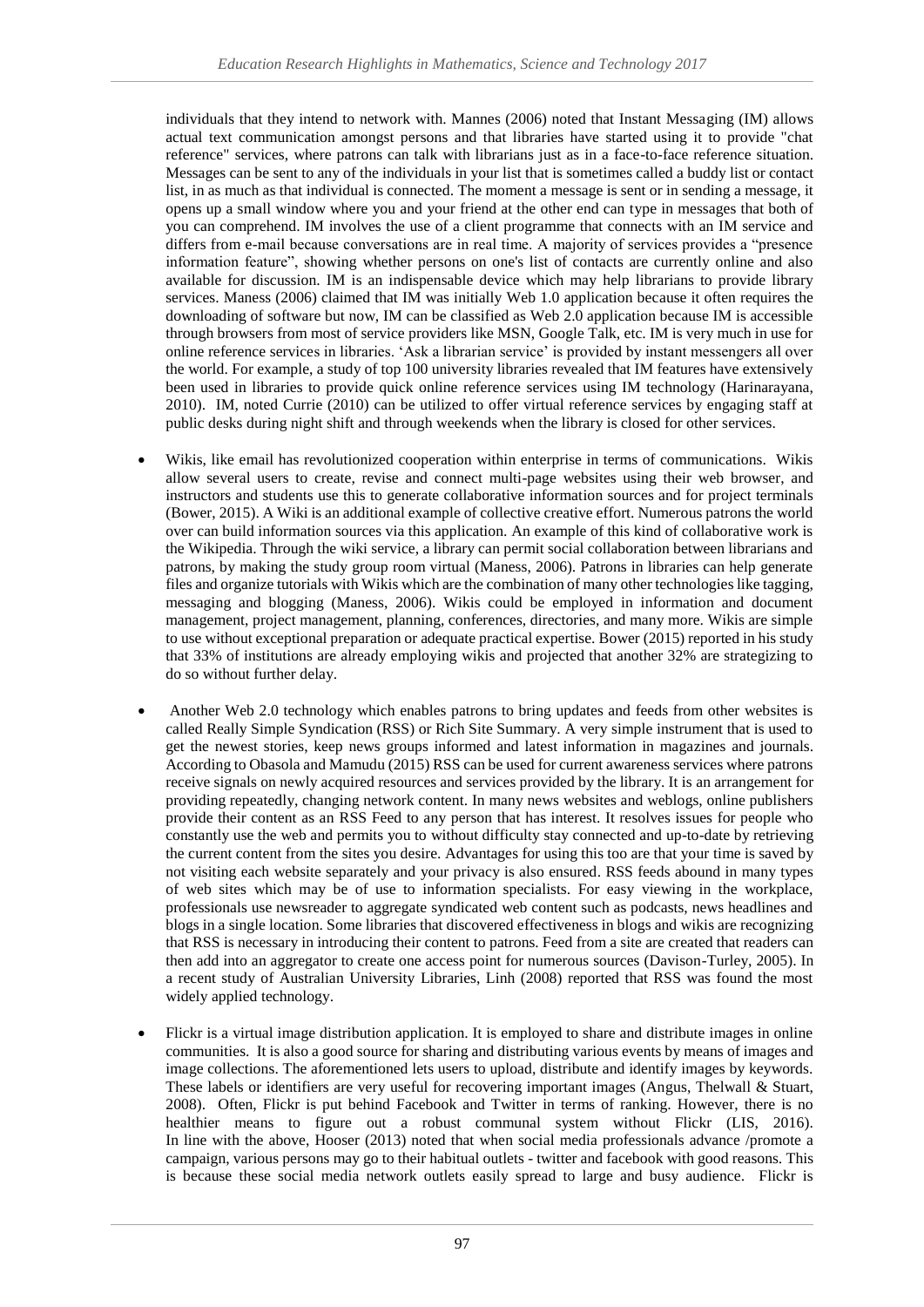repeatedly ignored but it is an effective social media network where importance is placed on visuals such as photos and short video clips. Patrons can bring together their Flickr photos together into "albums" which are flexible than the customary folder-based process of forming files. Flickr photo album represents a type of clear-cut metadata rather than a physical order. Flickr albums could be arranged into "collections", which can themselves be additionally being structured into higher-order collections (https://en.wikipedia.org/wiki/Flickr, 2016).

### **Awareness of Web 2.0**

The Chartered Institute of Library and Information Professionals in Scotland and Scottish Library and Library Council (n.d.) observed that the universal characteristic of web based services indicates that libraries can service a vast audience through serving patrons in the virtual arena than would be possible at a fix place. Instead of just waiting for users to visit us, the library can create online spaces in the social media websites where interaction can begin. This presents opportunities to appeal to user groups, such as teenagers who are less likely to visit the physical library building. Improved awareness of library services and contribution to a progressive image laundering, may lead to increased visits.

In a study by Atuloma (2010) 67.7% of the surveyed subjects were hearing about library 2.0 for the first time, while only 9(29%) were aware of the technology before the study. In short, a summary of the results indicated insufficient awareness and understanding of what constitutes web 2.0. The subjects were equated based on institutions. Analysis of variance for knowledge yielded (F=.257; P=.775), perceived support for library 2.0  $(F=1.77; P=.188)$  and attitudes towards library 2.0  $(F=.936; P=.404)$  In fact, there were no significant variations between institutions.

Xu, Ouyang and Chu (2009) surveyed 81 academic libraries in New York state and the study revealed that less than half (42%) of the libraries adopted one or more web 2.0 tools such as blogs and that the implementation of the tools varies in individual libraries. Instant messaging takes the lead in terms of frequency of use, followed by blogs and RSS. It can be inferred from the above that few libraries are aware of the use of web 2.0 tools.

Obasola and Mamudu (2015) in their study established that the implementation of web 2.0 technologies in information services delivery in Nigerian academic libraries is still at its infancy. This is because only a few of the libraries studied have a suitable structure for the implementation and combination of these tools for information services delivery. It was also found in the study that most of those in this category, that is, the libraries implementing web 2.0 tools are privately owned institution of higher education. This means that implementation of web 2.0 technologies on the websites of federal and state universities in Nigeria is not progressing like those of their counterpart in the private universities.

The various uses to which Web 2.0 tools could be employed are knowledge sharing and management, user services, communication, making yourself heard, knowledge gathering, campaigning/social reform, community building, experience tracking and as a newsletter (Siemens, 2002). However, lamented Adomi (2011) the use of blogs for library services is not yet popular in most Nigerian libraries. The reasons for this ugly situation Adomi continued, are inadequate awareness of the existence of the technologies and/ or how to use them even when they are freely available on the web, inadequate network technologies for service provision and technology skills among others. The excuses notwithstanding, the time has come to embrace the use of web 2.0 technologies, especially weblogs to enhance library services in Nigeria.

#### **Challenges to deployment of Web 2.0 technologies**

Atuloma (2010) citing Njoku (2008) indicated that the problems facing the information profession in Nigeria and Africa as a whole are linked to:

- Energy problem: incessant electricity stoppages restrict all computer linked activities such as the use of Blogs and other online tools.
- Inadequate communication infrastructure, and
- Inadequate funding: as a result, information and communication technology infrastructures are accessible only to limited privileged organizations in private sector, institution of higher education, research institutes and a few public institutions.

The above challenges could hamper the implementation of web 2.0 in Nigerian libraries. Also, Krubu, Okoh, Ebunuwele and Odion (2012) in their study of the extent of use of Information and Communication Technology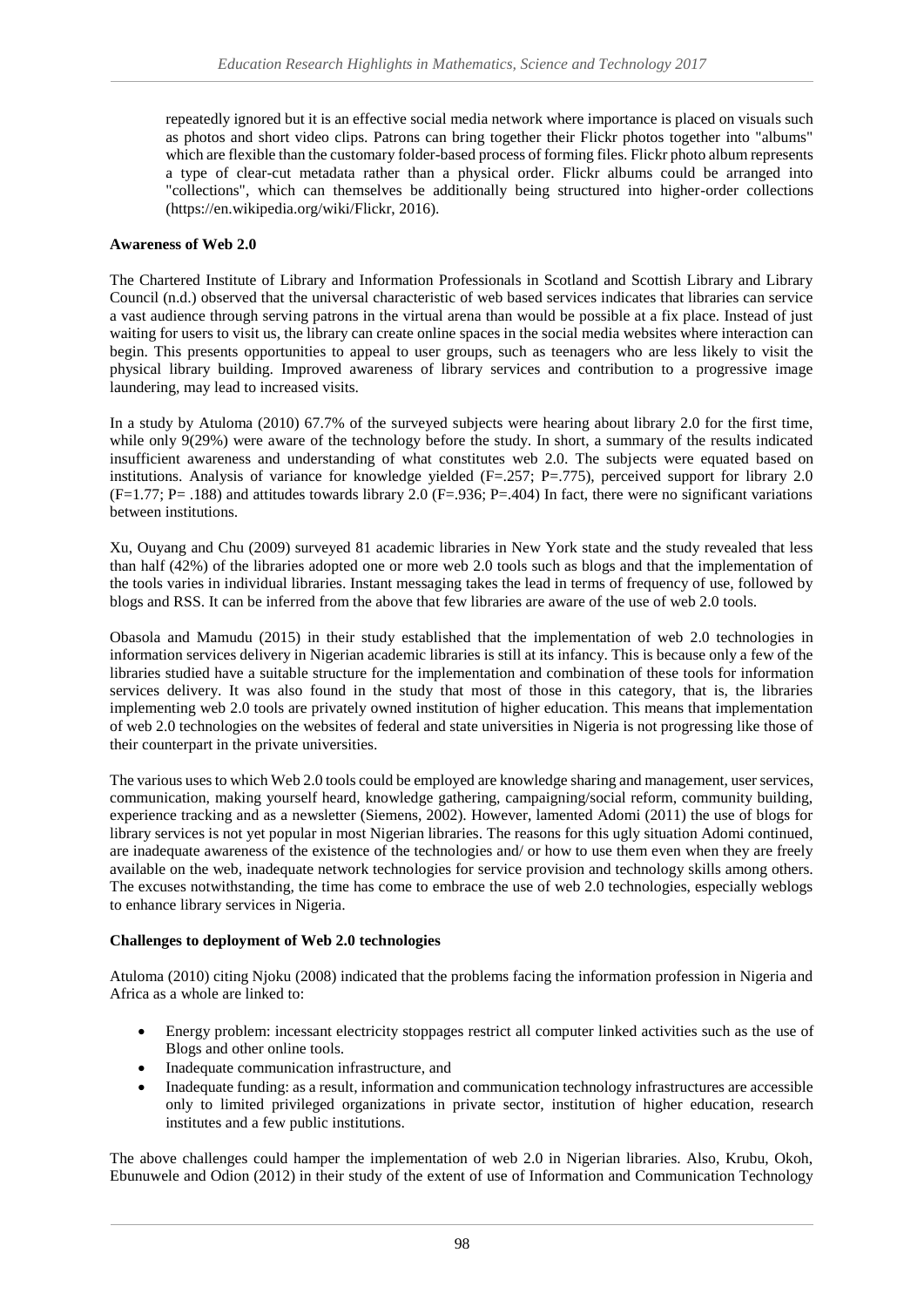(ICT) by undergraduates in Edo State, Nigeria reported that institution of higher education experienced the challenge of poor infrastructure, as a result, unable to fully meet the information needs of students regarding full access to ICT technologies. They suggested that that internet services should be provided in all the faculties to aid student academic work.

Another major challenge is the creation of new librarians. This encompasses transforming the present crop of librarian from an information provider into a knowledge worker, that is, from somebody who only provides access to information to somebody who vigorously lends a helping hand to the user in obtaining the desired information. The transformation would be exhibited in a variety of ways and roles for librarians. Roles such as information literacy instructors, information creators and portal publishing supervisors, community information specialists and coordinators, advisors for children's culture, consumers' rights advocates, and subject experts in completely all fields (Adomi, 2015).

On the foreign scene, Arif and Mahmood (2010) in Pakistani noted that there was scarcity of literature on the usage of Web 2.0 applications. Only one study according to Arif and Mahmood (2010) has been conducted to date to explore the adoption of Web 2.0 technologies in Pakistani libraries. Their study has revealed that inadequate Internet skill was the main factor militating against the adoption of Web 2.0 technologies in the libraries. One hundred and sixteen, 116 of the respondents used Web 2.0 tools to deliver library services. Instant messaging and social networking are the major services to which web 2.0 technologies were used for in the study. Half of the respondents used electronic groups, blogs and Wikis. Three respondents used podcasting services, while Fortyfive of the respondents used RSS. They also found that inadequate computer and computer literacy skill and inadequate Internet facility were the key limitations to implementing Web 2.0 technologies in the libraries.

## **CONCLUSION**

Web 2.0 is the application of interactive, collaborative, and multi-media web based technologies to web-based library services and collection (Maness, 2006). Web 2.0 is about new and innovative ways of creating, working in partnership, editing and distributing user-generated content virtually. Web 2.0 can be realized only by adding innovative functions and structures directly into the content (Abram, 2005).

According to Casey and Savastinuk (2010) at present, libraries have a penchant to design, implement and fail to recall or forget. Web 2.0 technologies tries to modify this line of thought by developing a timetable that includes frequently soliciting patron response and appraising and updating services. New and current library services should be reexamined regularly to make sure that they are still meeting projected aims. Also, outdated library services should be appraised to determine if any feature requires modernizing.

You don't use what you don't know about. In libraries, applying web 2.0 is a question of awareness. Is your library prepared for this kind of change in technology? Without mincing words, the answer is no. Librarians in this part of the world seemed not thinking along this philosophy, but there is the need for us to change. Innovative change in the way information is generated and shared is the main aim of the Web 2.0 discussion, and this is the reason it is critical. Our contents are useless if our libraries are kept under lock and key on our own web sites and don't get it out there for patrons to use as they want to.

## **RECOMMENDATIONS**

Deployment of web 2.0 tools would create a significant as well as extensive transformation in the advancement of academic libraries in Nigeria. Libraries in third world countries must therefore endeavor to adopt the technology. Although, lots of the talk about web 2.0 involves technology that is capital intensive, university libraries with inadequate technology funding can gradually work toward web 2.0 adoption and implementation. When technology choices are restricted, consider physical tasks that will better serve present patrons as well as anticipated ones. You can develop ideas for new, affordable offerings, as well as physical services from surveying both current and potential patrons, other libraries, and through staff feedback. Deploying Web 2.0 could be frightening but it is necessary that as information professionals, librarians should know the potentials of Web 2.0 if we are to be relevant and ably harness our users' astuteness.

## **REFERENCES**

Abram, S. (2005). *Web 2.0, Library 2.0, and Librarian 2.0: Preparing for the 2.0 World. SirsiDynix OneSource. 2(1).* Accessed May 16, 2010 from http://www.imakenews.com/sirsi/e\_article000505688.cfm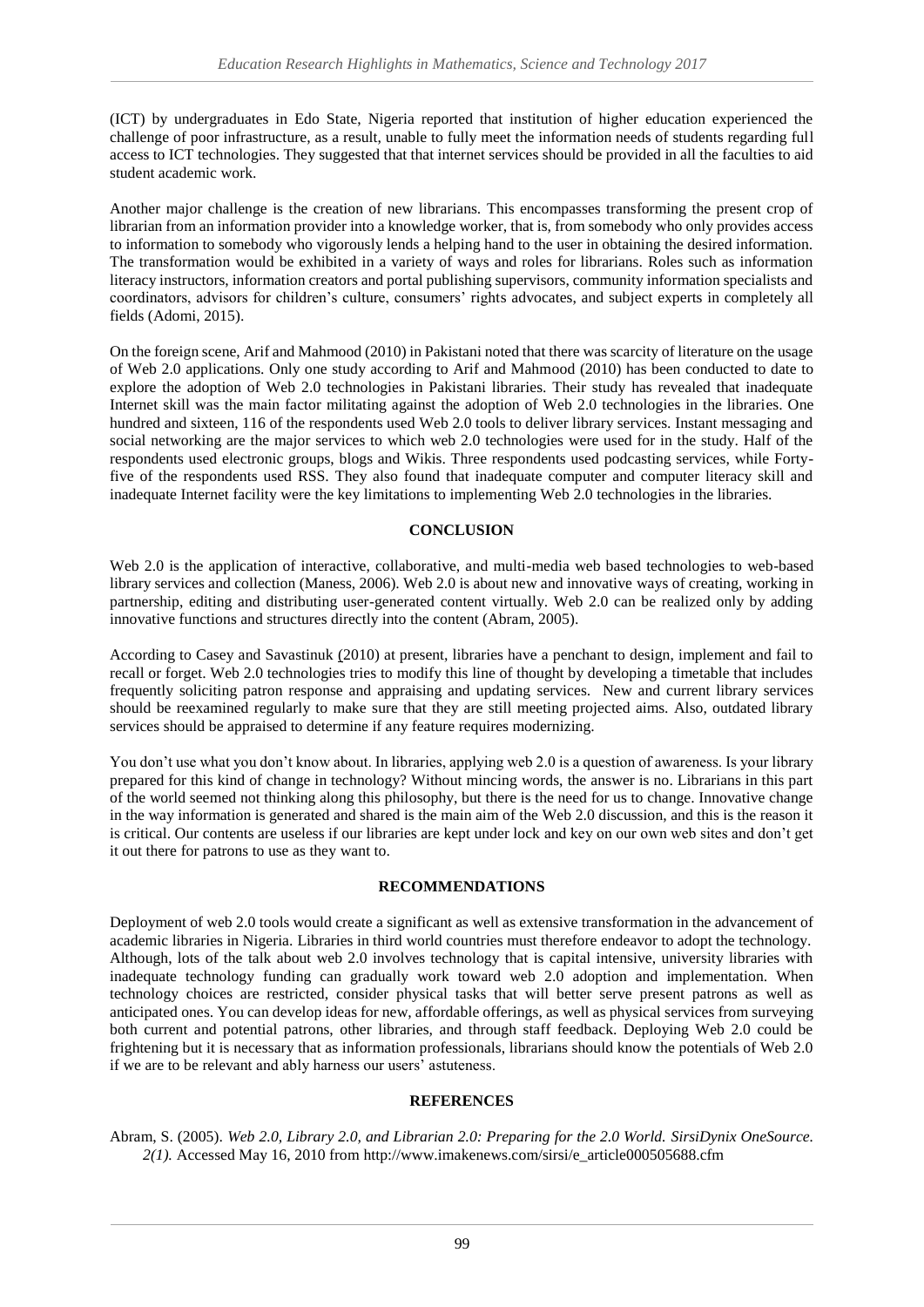- Adomi, E. E. (2015). Information provision and use in the 21<sup>st</sup> Century. A keynote paper presented at the opening ceremony of the Nigeria Library Association, Delta State Chapter, Annual General Conference/ Meeting at the Petroleum Training Institute, Effurun on Thursday 22nd October.
- Adomi, E. E. (2011). Blogs and library services provision: Implication in Nigerian libraries. *Delta Library Journal,* 5 (1&2), 1- 4.
- Angus, E., Thelwall, M., & Stuart, D. (2008). General patterns of tag usage among university groups in Flickr. *Online Information Review.32* (1)*,* pp. 89-101**.**
- Arif, M., & Mahmood, K. (2010). *The Changing Role of Librarians in the Digital World: Adoption of Web 2.0 Technologies in Pakistani Libraries*. Paper presented at the 76th IFLA General Conference and Assembly, Gothenburg, Sweden.
- Ata-ur-Rehman & Shafique, F. (2011). *Use of web 2.0 and its implications for libraries: Perceptions of information professionals in Pakistan.* Retrieved from http://unllib.unl.edu/LPP/
- Atuloma, B. C. (2010). Awareness of library 2.0 and participating in the global discussion among librarians in Southwest Nigerian universities. Retrieved from webpages.uidaho.edu/~mbolin/atuloma.htm

Blue Coat Systems (2011). *Understanding Web 2.0*. Retrieved from www.bluecoat.com

Bower, M. (2015). *Typology of web 2.0 learning technologies.* net.educause.edu/ir/library**/**pdf/csd6280.pdf

- Casey, M. E. & Savastinuk, L. C. (2016). Library 2.0: A Guide to Participatory Library Service. Retrieved from www.amazon.com/Library-2-0-Guide-Participatory.../1573872970
	- Casey, M. E. & Savastinuk, I. C. (2010). *Library 2.0.* Retrieved from Ij.libraryjournal.com/2010/05/technology/library-2-0
- Charted Institute of Library and Information Professionals in Scotland & Scottish Library and library Council (n.d). *A guide to using Web 2.0 in Libraries.* Retrieved from www.slainte.org.uk/files/pdf/web2/Web2GuidelinesFinal.pdf
- Chua, A. Y. K. & Goh, D. H. (2010). A study of web2.0 applications in library websites. Library and Information *Science Research,* 32 (3), 203-211.

Clyde, L. A. (2004). Library weblogs. *Library Management, 25*(4/5), pp. 183-189.

- Currie, J. P. (2010). Web 2.0 for reference services staff training and communication. *Reference Services Review, 38*(1), pp. 152-157.
- Davison-Turley, W. (2005). Blogs and RSS: Powerful information management tools. *Library Hi Tech News*, *22*(10), pp. 28-29.

Harinarayana, N. S. (2010). Web 2.0 features in university library websites. *The Electronic Library, 28*(1), 20-27.

- Hooser, K. V. (2013). *Don't overlook the visual component of social media marketing.* Retrieved from www.**social**brite.org/.../6-reasons-to-use-flickr-for-your-next-media- campaign/
- Huvila, I., Holmberg, K., Kronqvist-Berg, M., Nivakoski, O. &Widén, G. (2013). *What is Librarian 2.0 – New competencies or interactive relations? A library professional viewpoint*. Retrieved from lis.sagepub.com/content/45/3/198.abst
- Imran, S. M. (2011).*Impact and application of web 2.0 in libraries: A case study of 12 national libraries of the developed nations.* BJIS, 5(2), 41-56. Retrieved from <http://www2.marilia.Unesp.br/revistas/index.php/bjis/index>
- Kajewski, M.A. (2007). Emerging technologies changing our service delivery models. *The Electronic Library,* 25 (4), 420-429.
- Krubu, D. E., Okoh, M. I., Ebunuwele, G. E. & Odion, F. (2012) in their study of the extent of use of information and communication technology by undergraduates in Edo State. Delta *Library Journal*, 6(1), 60-64
- Linh, N. C. (2008). A survey of the application of Web 2.0 in Australasian university libraries. *Library Hi Tech*. *26*(4), pp. 630-653.
- Lis, M.J. (2016). *Is flickr a social network?* https://www.quora.com/Is-Flickr-a-social-network
- Morris, A. & Allen, K. (2008). Library 2.0 technologies in academic libraries: A case study of students use and perception. Retrieved from www. Onlineinformation.co.uk/online08/files/conferencing/13/Daytwo\_trackone\_Anne%20Morris.pdf
- Notess, G. R. (2006). *The Terrible Twos: Web 2.0, Library 2.0, and More*. ONLINE, 30(3). Retrieved www.infotoday.com/online/may06/OnTheNet.shtml
- Obasola, O & Mamudu, P. (2015). Adoption of web 2.0 by academic libraries in Nigeria. The *Information Technologists*, 12 (2), 143 – 149.
- Schneckenberg, D. (2009). Web 2.0 and the empowerment of the knowledge worker. *Journal of Knowledge Management*, *13*(6), 12.
- Siemens, G. (2002). *The art of blogging – Part 1: Overview, definitions, uses, and implications.* Retrieved from http:/www.elearnspace.org/Articles/blogging\_part\_1.htm
- Stephens, M. (2006). Instant messaging. In *Web 2.0 and libraries: Best practices for social software.* Chicago: ALA, 2006. Retrieved from <http://thehyperlinkedlibrary.org/libtechreport1/chapter-4-instant-messaging/>